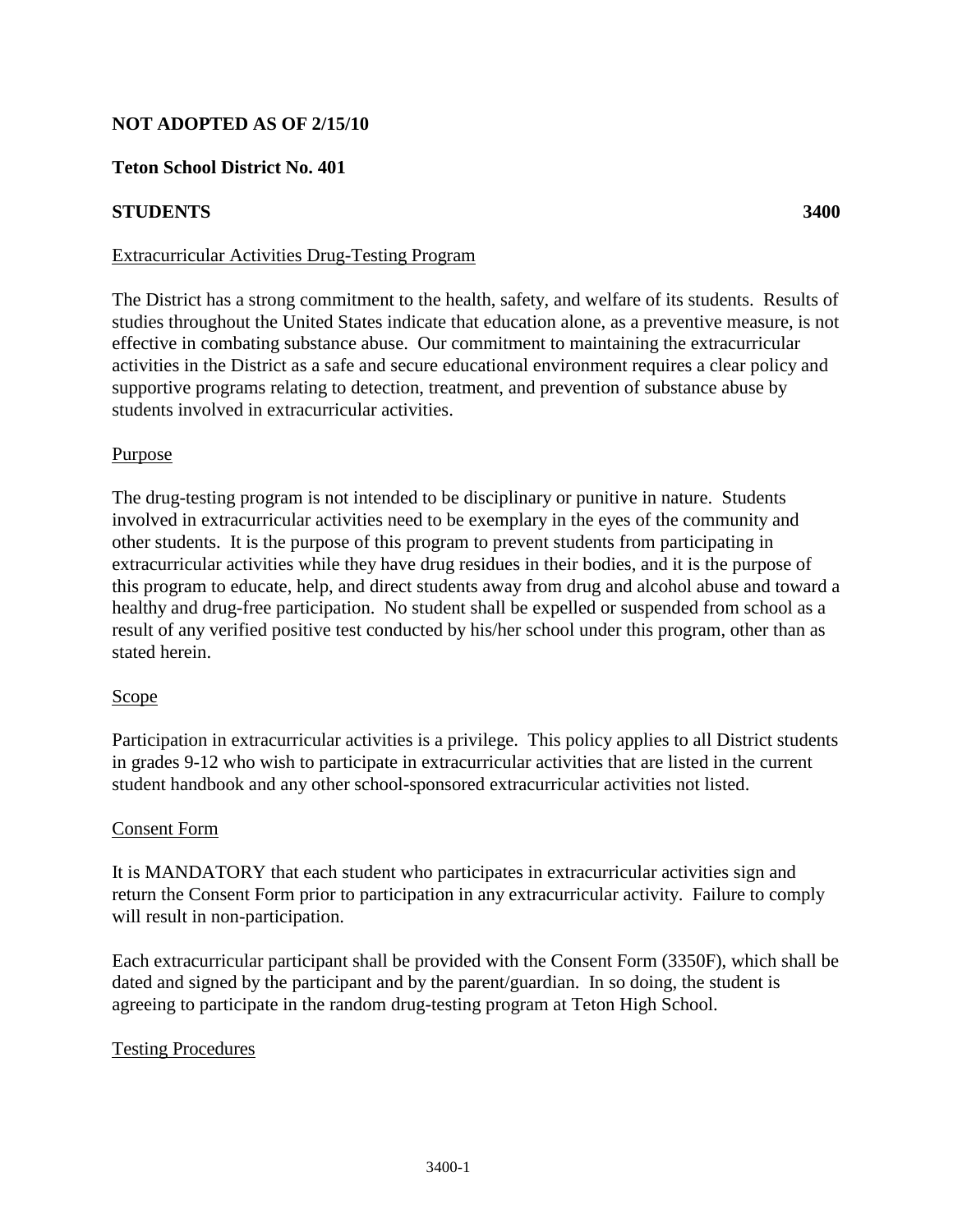1. The selection of participants to be tested will be done randomly by the principal/ administrative designee, and selections will be made from time to time throughout the school year. Names will be drawn from one (1) large pool of those agreeing to be tested.

Testing may occur on a different day, Monday through Saturday. This variable schedule will keep students conscious of the possibility of being tested at any time during the year. Each student will be assigned a number that will be placed in the drawing.

- 2. If the student shows signs of reasonable suspicion, the principal/administrative designee may call the student's parent/guardian and ask that the student be tested. Factors will include, but are not limited to, excessive discipline problems and/or excessive absences from school. Also, a parent/guardian may request testing of his/her student.
- 3. No student will be given advance notice or early warning of any testing. In addition, a strict chain of custody will be enforced to eliminate invalid tests or outside influences.
- 4. Upon being selected for a urinalysis test under this policy, either by random draw, reasonable suspicion, request of a parent/guardian, or a follow-up test, a student will be required to provide a sample of fresh urine, according to the quality control standards and policy of the laboratory conducting the urinalysis.
- 5. All students will remain under school supervision until they have produced an adequate urine specimen. If unable to produce a specimen, the student will be given up to twentyfour (24) ounces of fluid. If still unable to produce a specimen within two (2) hours, the student will be taken to the principal's office and told he/she is no longer eligible for any of the extracurricular activities. In addition, the parents/guardian will be telephoned and informed the student is unable to produce a sample for the testing procedure and that he/ she may be tested at a later date to be reinstated for eligibility.
- 6. There is a head strip on each of the specimen bottles, indicating the validity of the urine specimen by temperature. All specimens registering below 90.5 degrees Fahrenheit will be invalid. If this occurs, another specimen must be given by the student.
- 7. If it is proven that tampering or cheating has occurred during the collection, the student will become ineligible for all the extracurricular activities for the remainder of the school year. This will be reported to the parent/guardian.
- 8. Immediately after the specimen is taken, the student may return to class with an admit slip or pass with the time he/she left the collection site. The principal/administrative designee must time and sign the pass.
- 9. The specimens will then be turned over to the testing laboratory, and each specimen will be tested for alcohol, nicotine, and street drugs (which may include all drugs listed as controlled substances under the laws of the State of Idaho). Also, performance enhancing drugs such as steroids may be tested.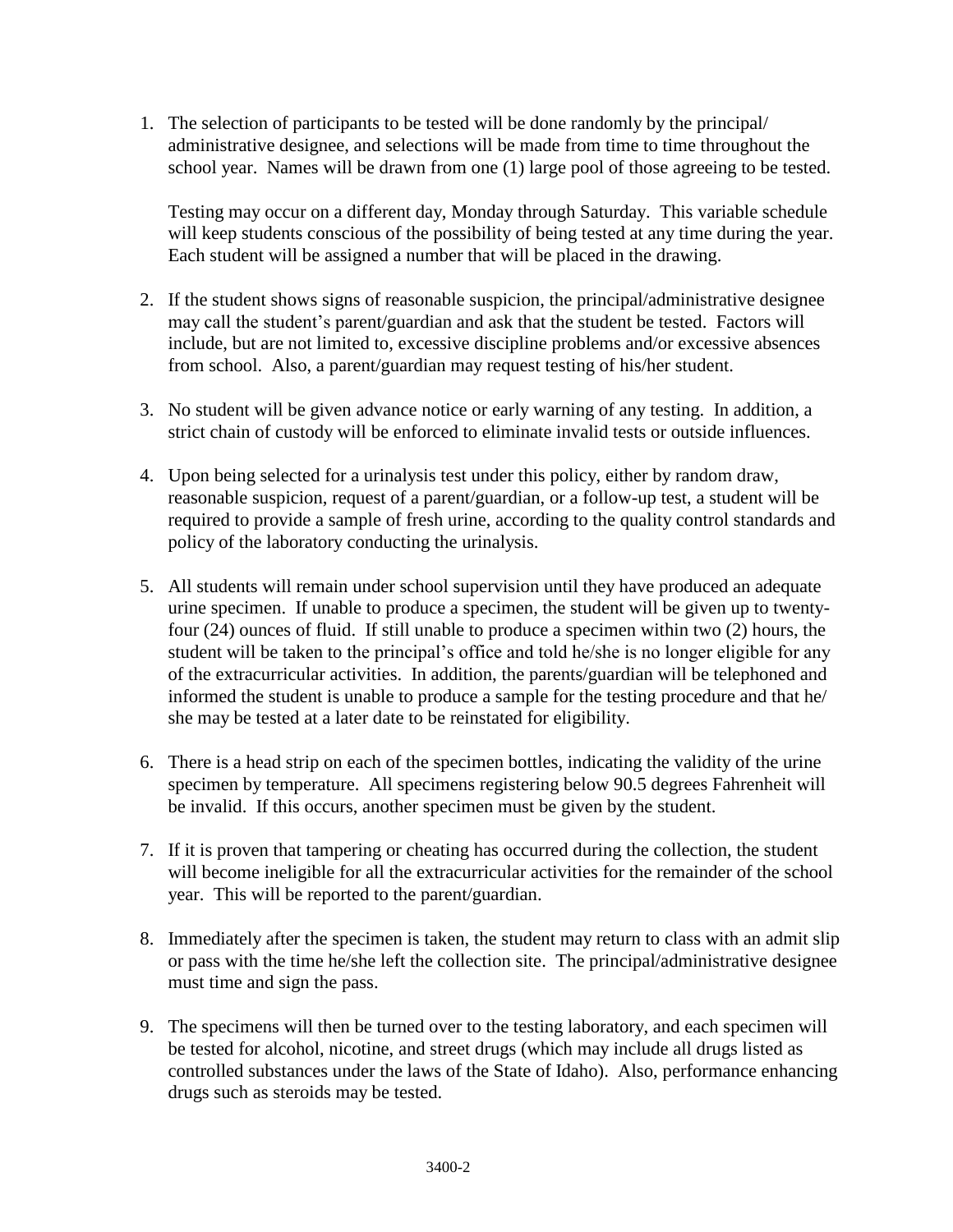10. The laboratory selected must follow the standards set by the Department of Health and Human Services. It must be certified under the auspices of the Clinical Laboratory Improvement Act (CLIA) and the Joint Commission of Accreditation of Healthcare Organizations (JCAHO).

### Chain of Custody

- 1. The certified laboratory will provide training and direction to those who supervise the testing program, set up the collection environment, and guarantee specimens and supervise the chain-of-custody. To maintain anonymity, the student's number, not name, will be used.
- 2. The principal/administrative designee will be responsible for escorting students to the collection site. The student should bring all materials with him/her to the collection site and should not be allowed to go to his/her locker. (The administrator should not bring all the students drawn from the pool to the collection site simultaneously. Calling four (4) or five (5) students at a time allows the collections to be carried out quickly and will not cause students to wait a long time, thereby creating a loss of important time from class. Athletes may be called after school, perhaps during practice time.)
- 3. Before the student's urine is tested by the laboratory, students will agree to fill out, sign, and date any form which may be required by the testing laboratory. If a student chooses, he/she may notify the administrator that he/she is taking a prescription medication.
- 4. A sanitized kit containing a specimen bottle will be given to each student. The bottle will remain in the student's possession until a seal is placed upon the bottle. The student will sign that the specimen has been sealed. The seal may be broken only by the lab testing the specimen.
- 5. If the seal is tampered with or broken after leaving the student's possession and prior to arriving at the lab, the specimen is invalid. The student will be called again as soon as possible. The student will remain eligible for extracurricular activities subsequent to a retest.
- 6. The supervisor obtaining the urine specimen will be of the same gender as the student. Students will be instructed to remove all coats and wash their hands in the presence of the supervisor prior to entering the restroom. The door will be closed so that the student is by himself/herself in the restroom to provide a urine specimen. The supervisor will wait outside the restroom. The student will have two (2) minutes to produce a urine specimen. The commode will contain a blue dye so the water cannot be used to dilute the sample. The faucets in the restrooms will be shut off.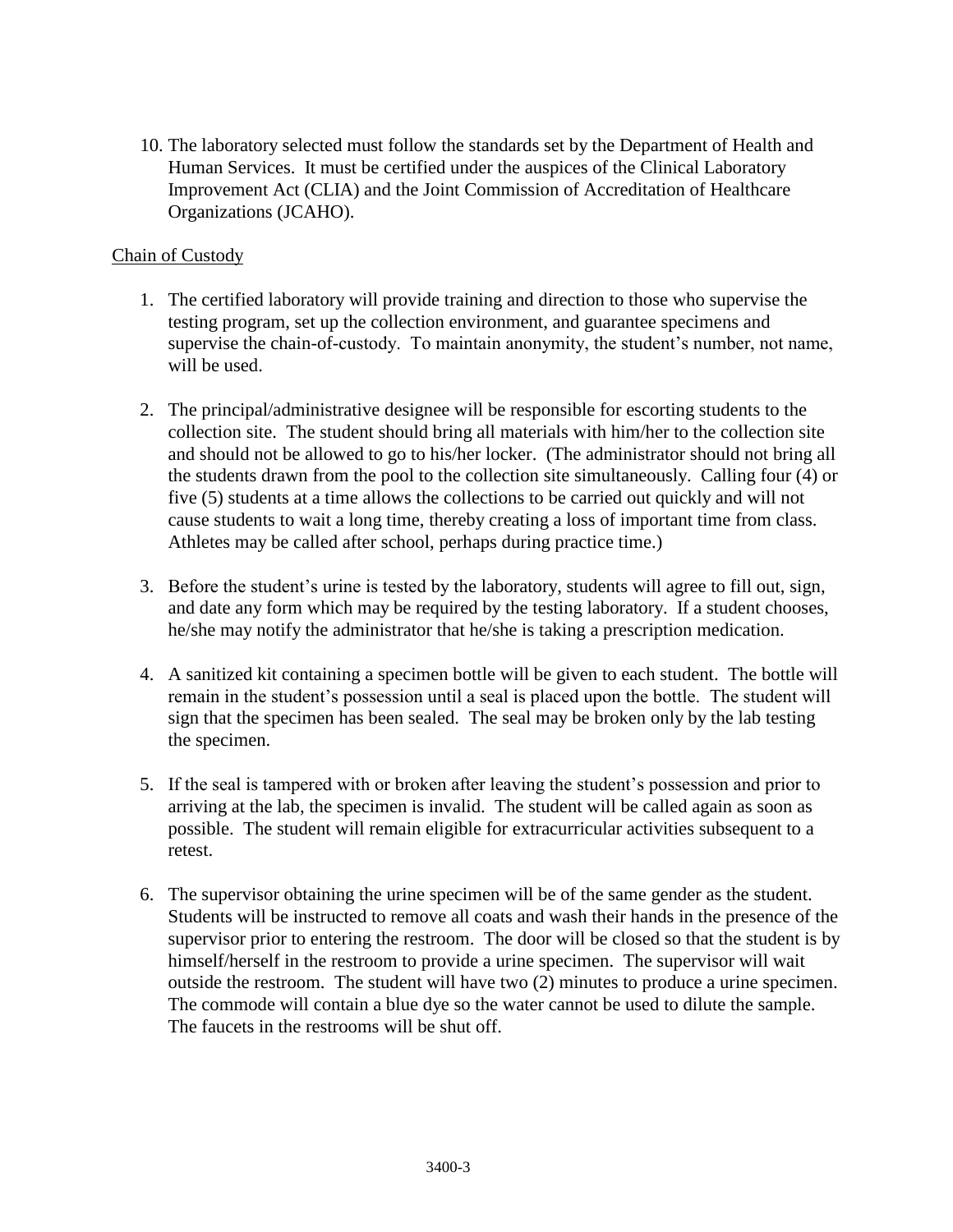- 7. After it has been sealed, the specimen will be transported to the testing laboratory by lab personnel. The testing laboratory will report the results to the principal/administrative designee.
- 8. In order to maintain confidentiality, the container which contains the urine specimen to be tested will not have the name of the student on the container. Instead, the student's random identification number will appear on the container. Also, the results sheet for the urinalysis will be mailed to the principal/administrative designee with no name attached; only the student's random identification number will appear on the results sheet.

# Test Results

- 1. This program seeks to provide needed help for students who have a verified positive test. The students' health, welfare, and safety will be the reason for preventing students from participation in extracurricular activities.
- 2. The principal/administrative designee will be notified of a student testing positive (that is, if the test shows that drug residues are in the student's system after using at least two (2) different types of analyses). The principal/administrative designee will notify the student and his/her parent/guardian. The student or his/her parent/guardian may submit any documented prescription, explanation, or information that will be considered in determining whether a positive test has been satisfactorily explained.
- 3. In addition, the student or parent/guardian may appeal by requesting that the urine specimen be tested again by the certified laboratory at a cost to the student or his/her parent/guardian.
- 4. If the test is verified positive, the principal/administrative designee will meet with the student and his/her parent/guardian at the school. The student and parent/guardian will be given the names of counseling and assistance agencies that the family may want to contact for help. The student will be prevented from participating in extracurricular activities until after a follow-up test is requested by the principal/administrative designee and the results are reported.
- 5. A follow-up test will be requested by the principal/administrative designee after such an interval of time that the substance previously found would normally have been eliminated from the body. If this follow-up test is negative, the student will be allowed to resume extracurricular activities. If a second positive result is obtained from the follow-up test or any later test of that participant, the same previous procedure shall be followed. In addition, the District reserves the right to continue testing, at any time during the remaining school year, any participating student who tested positive and did not make satisfactory explanation.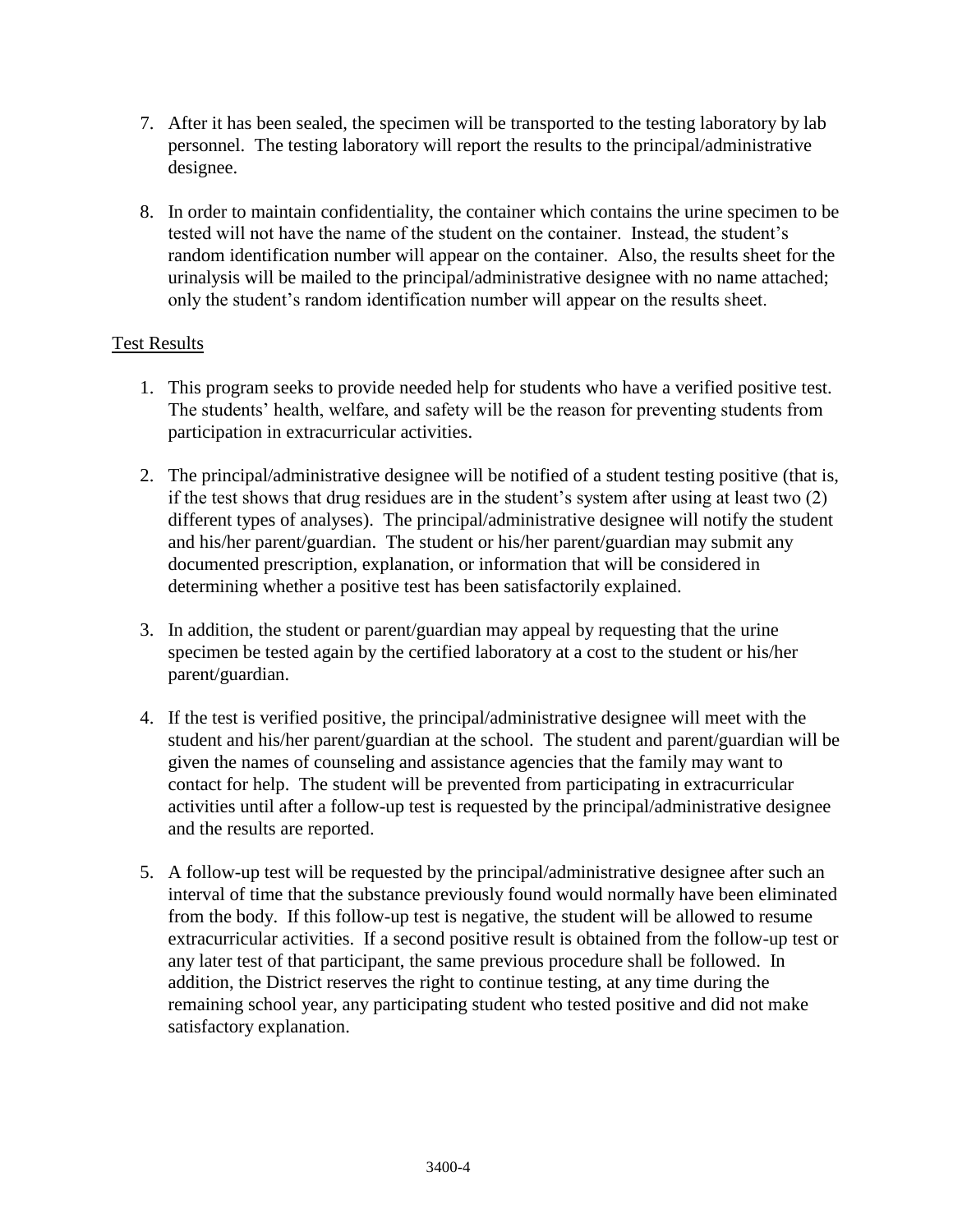- 6. Information on a verified positive test result will be shared on a need-to-know basis with the student's coach or sponsor. The results of negative tests will be kept confidential to protect the identity of all students being tested.
- 7. Drug testing result sheets will be returned to the principal/administrative designee, identifying students by number and not by name. Names of students tested will not be kept in open files or on any computer. Result sheets will be locked and secured in a location to which only the principal/administrative designee has access.

# Financial Responsibility

- 1. Under this policy, the District will pay for all initial random drug tests, all initial reasonable suspicion drug tests, and all initial follow-up drug tests. (Once a student has a verified positive test result and has subsequently tested negative from a follow-up test, any future follow-up drug test that must be conducted will be paid for by the student or his/her parent/guardian.)
- 2. A request on appeal for another test of a positive urine specimen is the financial responsibility of the student or his/her parent/guardian.
- 3. Counseling and subsequent treatment by non-school agencies are the financial responsibility of the student or his/her parent/guardian.

# Confidentiality

Under this drug-testing program, any staff, coach, or sponsor of the District who may have knowledge of the results of a drug test will not divulge to anyone the results of the test or the disposition of the student involved, other than in the case of a legal subpoena being made upon that person in the course of a legal investigation. Once again, this will underscore the District's commitment to confidentiality with regard to the program.

## Other Rules

Apart from this drug-testing program, the Idaho High School Activities Association (IHSAA) and the coaching staff/sponsor of each sport/activity have their own training rules and requirements. Coaches/ sponsors have the necessary authority to enforce those rules. Any student who violates a rule or requirement as a member of a team or activity will be subject to the consequences as defined in those rules and requirements.

|  | Cross Reference: 3390 Extra-and Co-Curricular Chemical Use Policy. |
|--|--------------------------------------------------------------------|
|  | 3380 Extracurricular and Co-Curricular Participation Policy        |

Legal Reference: Vernonia School District 47J v. Acton, 515 U.S. 646 (1995) Todd v. Rush County, 139 F.3d 571 (7th Cir.) (1989)